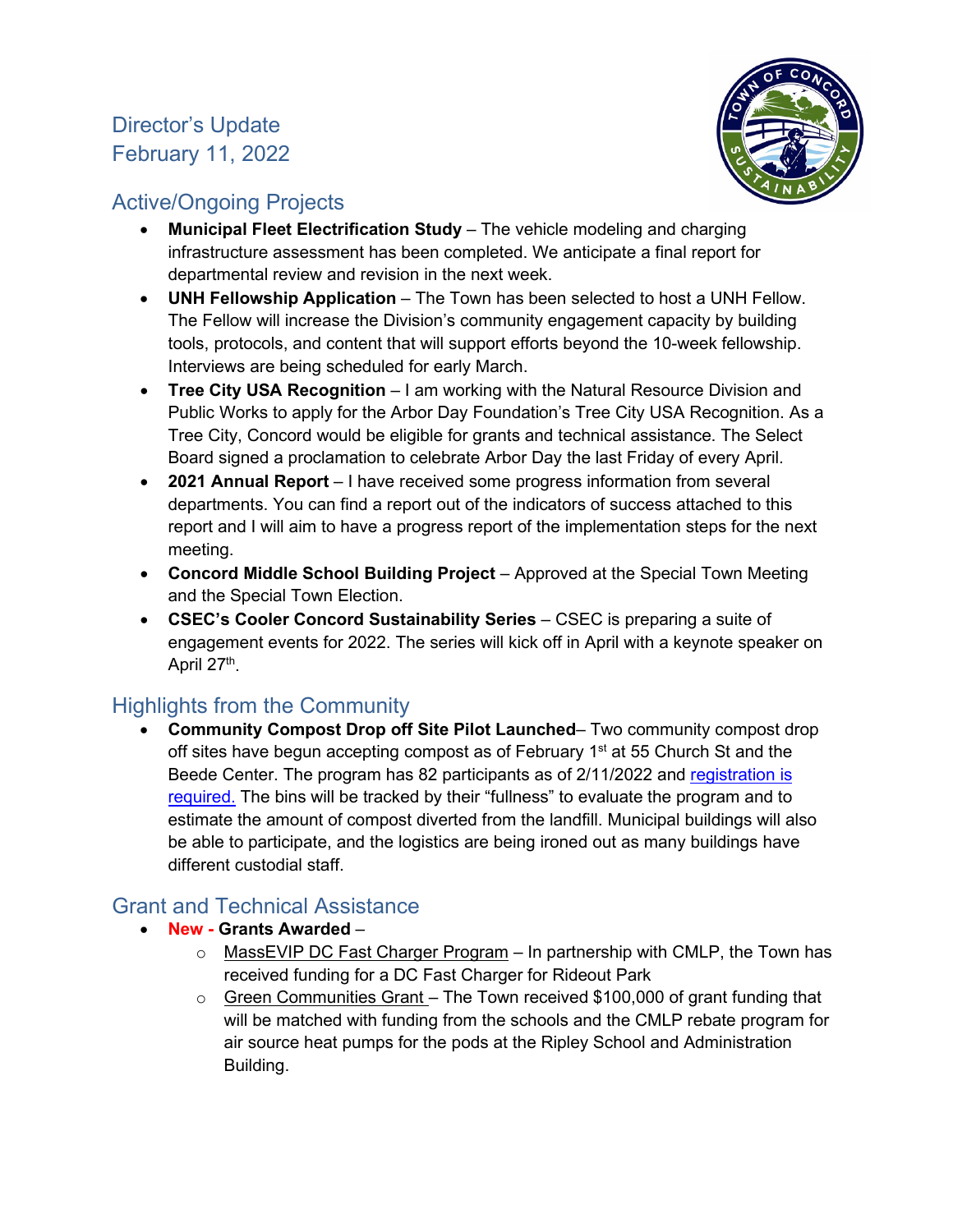- **MVP Action Grant**  The town submitted two expressions of interest. The Town has scheduled a meeting with EEA to discuss the scope of work and fit for the MVP program towards the end of February. One grant is to purchase land along the Assabet for conservation and affordable housing. The other grant is to create a regional watershed model to assess climate vulnerability.
- **USDN Nexus Guidance** Thank you to those who have provided feedback on the participation in this program. I met with the Deputy Town Manager and USDN to discuss our participation. The DEI Commission has sent a letter in support of accepting the technical assistance. No official decision has been made on the Town's participation.
- **MAPC Technical Assistance on Climate Adaptation –** MAPC reviewing the Town's regulatory framework and making a recommendation for a scope of work.
- **HMPG FEMA Grant –** The Sustainability Division will be working with the Fire Department to update the Hazard Mitigation Plan and to include a greater focus on climate resiliency in alignment with Sustainable Concord. We are considering seeking funding support from the FEMA HMPG Grant.
- **Community Compact Efficiency and Regionalization** The grant application is not moving forward this year, but the Town hopes to create a scope of work that is better refined for the next round of funding, specifically for fleet management.
- **Grants Watch List** 
	- $\circ$  MassEVIP for Fleets and Charging Accepted on a rolling basis.
	- $\circ$  Green Communities Not eligible for the next funding round since we received a grant from FY22 (round two).
	- o GAP III Financing

#### Events and Engagement

- **Upcoming Director Speaking Engagements** 
	- $\circ$  Feb 15<sup>th</sup> Newbury Court Environmental Group
	- $\circ$  April 4th Seeds and Weeds
- **CAAB Monthly Meeting** third Wednesday of the month at 6:00 PM
- **CSEC Monthly Meeting** third Thursday of the month at 7:00 PM
- **Light Board Monthly Meeting** second Wednesday of the month at 7:30 AM
- **Have a special interest?** Contact Amanda Kohn (akohn@concordma.gov) for information on how to join groups working together on EV adoption (Concord Drives Electric), expanding the use of air source heat pumps (Concord Heats Electric), and more!

#### State Legislation to Tracking

**New - New Energy Building Codes Webinars and Public Comment:** The Massachusetts Department of Energy Resources ("DOER") [released a Straw Proposal](https://www.mass.gov/info-details/stretch-energy-code-development-2022) containing proposed updates to the existing Stretch Code and a framework for a new Opt-In Specialized Stretch Code. A recording of a webinar held on February 8th and a PDF of the straw proposal slides are available on the DOER website. DOER is seeking comment on this Straw Proposal and will hold geographically-targeted public hearings in late February/early March to receive verbal public comment. DOER highly encourages written comments be submitted electronically to [stretchcode@mass.gov](mailto:stretchcode@mass.gov) with the subject line "Stretch Code Straw Proposal Comments". Written comments will be accepted until 5 pm EST on **March 9th, 2022.** Written comments may also be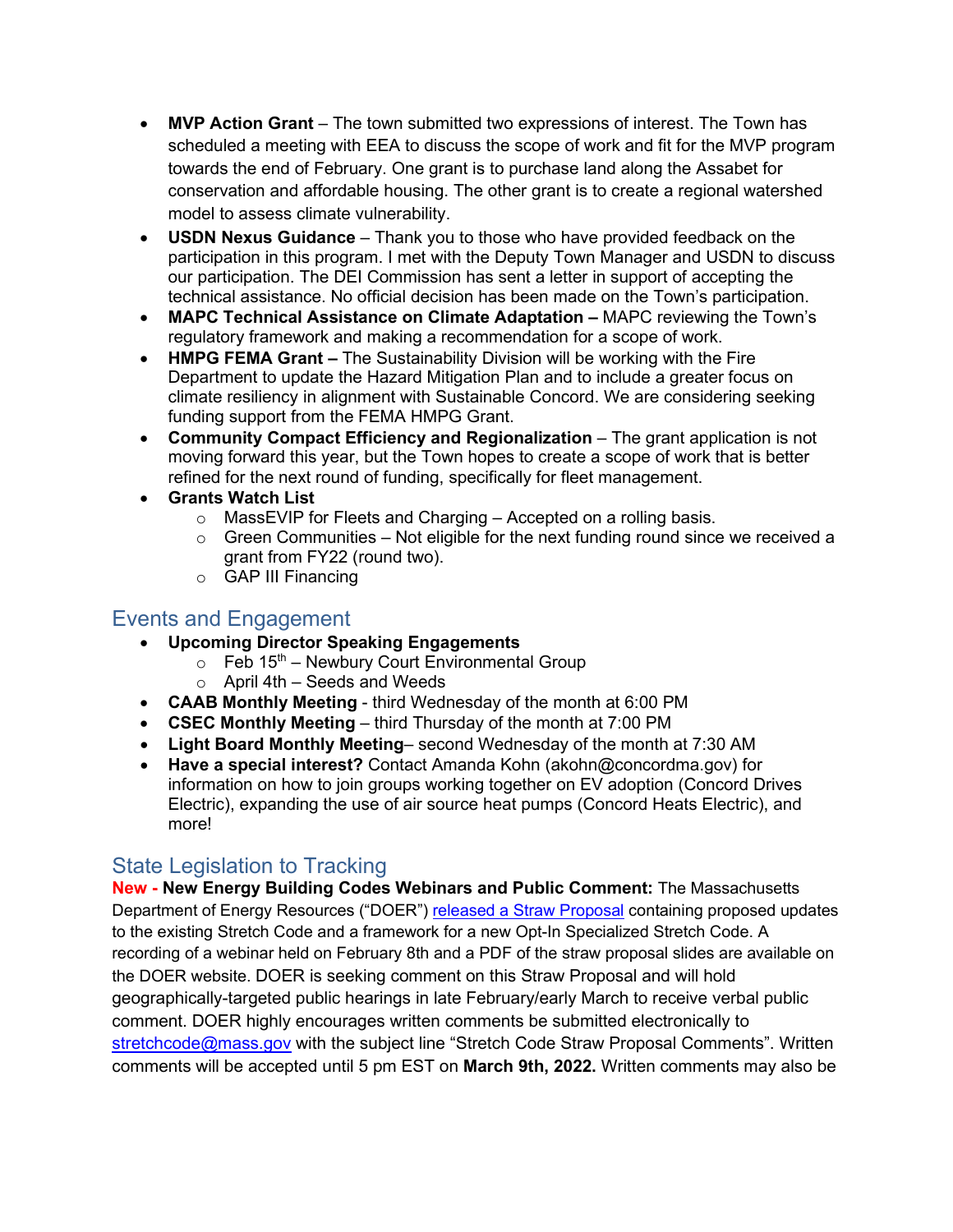submitted via mail to the Department of Energy Resources, 100 Cambridge Street, Suite 1020, Boston, MA 02114, attention Nina Mascarenhas.

**MA House and Senate Bills:** There are over 140 bills across the House and the Senate that are suggested when you search for *[climate](https://malegislature.gov/Bills/Search?searchTerms=climate)* in the 192<sup>nd</sup> session. These are the 25 bills that I have currently added to [my legislative tracker.](https://malegislature.gov/MyLegislature) Each legislative committee needed to report on the bills that were under their review by February 3rd. The Telecommunications, Utilities, and Energy Commission (TUE) asked for an extension for the bills highlighted in yellow until May 2nd. Two of the bills as indicated in red were reported favorably by the TUE to Ways and Means. If you're interested in creating your own dashboard to track your interests at the state policy level visit: [https://malegislature.gov/MyLegislature.](https://malegislature.gov/MyLegislature)

- 1. S. 1333 An Act to reduce greenhouse gas emissions by permitting local option all-electric buildings and homes [ordinances](https://malegislature.gov/Bills/192/S1333) – Reported favorably by TUE to Ways and Means
	- o Statewide act enabling Town to opt into all-electric buildings and homes ordinances rather than appeal as Concord has done through a Home Rule Petition.
- 2. S.2136 An Act transitioning Massachusetts to clean electricity, heating, and transportation
- 3. S.2139 An Act to promote zero-emission vehicle fleets by 2035<br>4. S.2144 An Act promoting local energy investment and infrastruc
- S.2144 An Act promoting local energy investment and infrastructure modernization
- 5. H.2145 An Act promoting the adoption of renewable energy for heating, cooling and hot water 6. S.2148 An Act relative to the future of heat in the Commonwealth
- 6. S.2148 An Act relative to the future of heat in the Commonwealth
- 2. H.2167 An Act to reduce greenhouse gas emissions by permitting local option all-electric buildings and homes ordinances
- 8. S.2191 An Act promoting energy storage systems
- 9. S.2196 An Act relative to home energy efficiency
- 10. S.2202 An Act relative to building energy and decarbonization
- 11. S.2222 An Act relative to local energy investment and infrastructure modernization
- 12. S.2229 An Act creating a 21st Century clean energy economy
- 13. S.2231 An Act relative to green financing
- 14. [S.2232 An Act relative to better buildings](https://malegislature.gov/Bills/192/SD2114) Reported favorably by TUE to Ways and Means
	- o Large commercial buildings will need to report energy use to DOER annually, establishes an energy performance standard for different building types, cities and towns can establish their own energy disclosure requirements**.**
- 15. H.3261 An Act promoting local energy investment and infrastructure modernization
- 16. H.3292 An Act achieving a green future with infrastructure and workforce investments
- 17. H.3294 An Act to support innovation and local investment in the green economy
- 18. H.3320 An Act establishing the GREEN Initiative
- 19. H.3334 An Act relative to home energy efficiency
- 20. H.3340 An Act creating a green bank to promote clean energy in Massachusetts
- 21. H.3341 An Act relative to green jobs
- 22. H.3343 An Act relative to solar power and the green economy
- 23. H.3350 An Act relative to building energy and decarbonization
- 24. H.3366 An Act relative to better buildings
- 25. H.4117 An Act authorizing the town of Concord to adopt and enforce local regulations restricting new fossil fuel infrastructure in certain construction

#### **S.2647 – Extension Order from TUE until May 2nd**

2131, 2132, 2133, 2134, 2135, 2136, 2138, 2139, 2140, 2141, 2142, 2144, 2148, 2151, 2154, 2156, 2158, 2159, 2174, 2184, 2186, 2191, 2194, 2198, 2202, 2210, 2222, 2224, 2226, 2230, 2236, 2237, 2473, 2515 and 2606

#### **H.4400 – Extension Order from TUE until May 2nd**

602, 2145, 2167, 3254, 3255, 3257, 3260, 3261, 3262, 3264, 3265, 3267, 3268, 3269, 3271, 3273, 3274, 3275, 3276, 3277, 3279, 3283, 3284, 3285, 3287, 3288, 3289, 3292, 3293, 3296, 3298, 3300, 3304, 3306, 3309, 3312, 3317, 3318, 3319, 3320, 3331, 3332, 3333, 3334, 3335, 3336, 3337, 3338, 3339, 3340, 3341, 3342, 3343, 3344, 3345, 3346, 3347, 3349, 3350, 3352, 3353, 3360, 3361, 3362, 3365, 3366, 3367, 3750, 3805, 3887, 3888, 3893, 4044, 4067, 4081, 4082, 4117 and 4307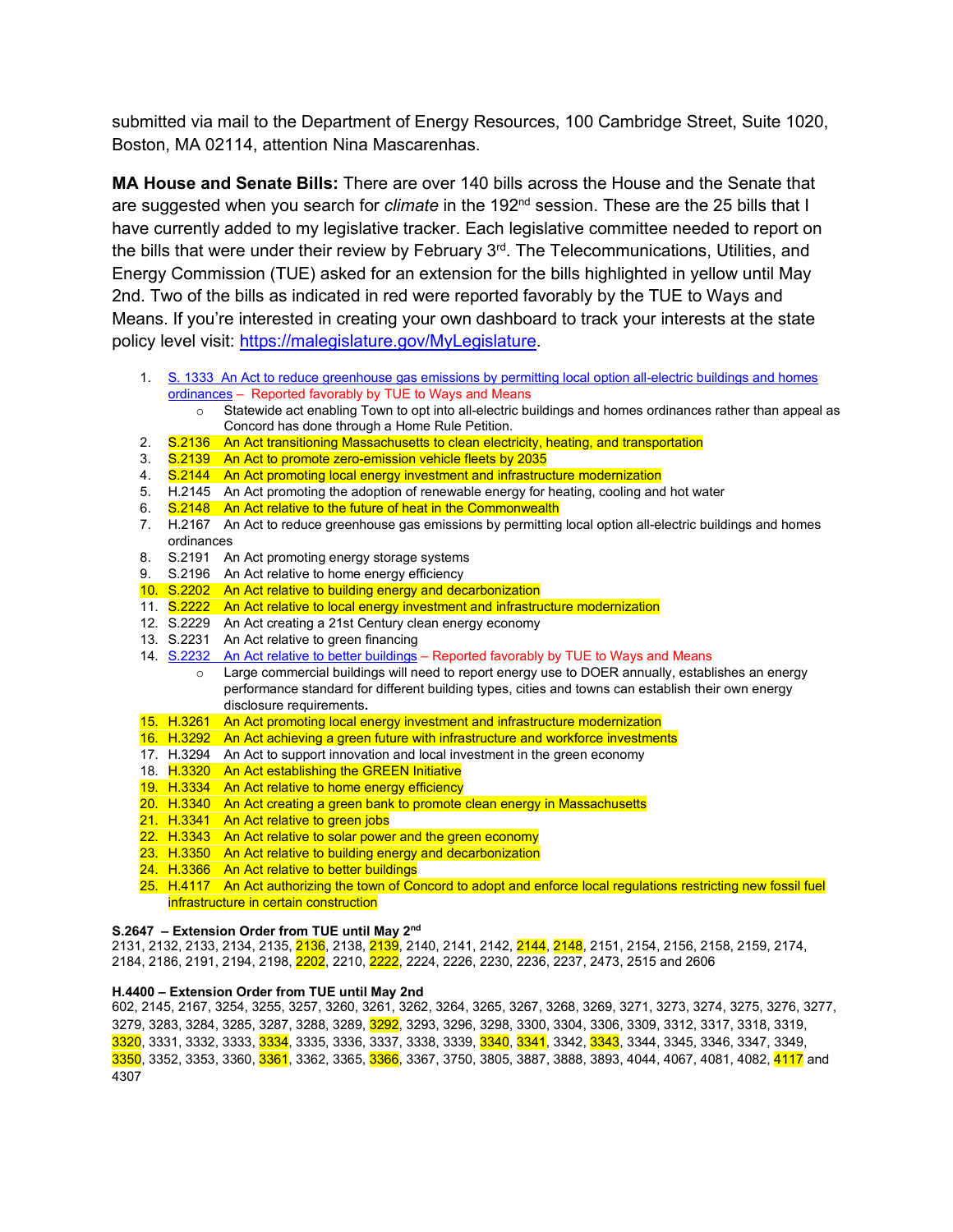#### **Built Environment**

# DRAFT- IN PROGRESS 2/11/2021

Our homes and buildings are the number one source of emissions in Concord. While we have made progress in this area, we still have much to do. Transforming our building sector to be all electric and include renewable energy is the key to success. Also, improvements in our waste diversion efforts will provide numerous community benefits, along with additional GHG reductions. We can use the indicators below to track our progress.

| Sustainable Concord Indicator                                      | <b>Baseline Data</b>                                                                | <b>Baseline Year</b> | <b>Progress Data</b> | <b>Progress (Year)</b> | 2030 Target                                                        |
|--------------------------------------------------------------------|-------------------------------------------------------------------------------------|----------------------|----------------------|------------------------|--------------------------------------------------------------------|
| Greenhouse gas emissions from the<br>building sector               | $159,779$ MTCO <sub>2</sub> e<br>140,072 MTCO <sub>2</sub> e                        | 2008<br>2016         |                      |                        | 74,564 MTCO <sub>2</sub> e                                         |
| Energy use intensity<br>(EUI) of residential/<br>commercial sector | 0.23 MMBtu/sq ft<br>(commercial sector)<br>0.08 MMBtu/sq ft<br>(residential sector) | 2016                 |                      |                        | 0.20 MMBtu/sq ft<br>commercial<br>0.069 MMBtu/sq ft<br>residential |
| Number of all-electric residential buildings                       | 136 Residential                                                                     | 2017                 |                      |                        | 1,650                                                              |
| Residential waste diversion rate                                   | 40% (residential)                                                                   | 2016                 |                      |                        | 65%                                                                |

| <b>Additional Indicator</b>                                                        | 2018                                                                                                     | 2019                                                                                                                           | 2020                                                                                                                           | 2021                                                                                                                                                           |
|------------------------------------------------------------------------------------|----------------------------------------------------------------------------------------------------------|--------------------------------------------------------------------------------------------------------------------------------|--------------------------------------------------------------------------------------------------------------------------------|----------------------------------------------------------------------------------------------------------------------------------------------------------------|
| CMLP rebates - GSHP                                                                | 10                                                                                                       | 9                                                                                                                              | $\overline{2}$                                                                                                                 |                                                                                                                                                                |
| CMLP - home energy<br>assessments                                                  | 188                                                                                                      | 111                                                                                                                            | 93                                                                                                                             | 73                                                                                                                                                             |
| Coaching engagements                                                               |                                                                                                          |                                                                                                                                |                                                                                                                                | 176                                                                                                                                                            |
|                                                                                    | \$20,472.18                                                                                              | \$10,567.50                                                                                                                    | \$8,259                                                                                                                        | \$16,655                                                                                                                                                       |
| CMLP rebates - weatherization                                                      | 22 rebates                                                                                               | 22 rebates                                                                                                                     | 8 rebates                                                                                                                      | 20 rebates                                                                                                                                                     |
| CMLP rebates - heat pump                                                           | \$3,370                                                                                                  | \$3,000                                                                                                                        | \$4,490                                                                                                                        | \$6,935                                                                                                                                                        |
| water heaters                                                                      | 6 HPWHs                                                                                                  | 4 HPWHs                                                                                                                        | 9 HPWHs                                                                                                                        | 10 HPWHs                                                                                                                                                       |
|                                                                                    | \$113,321.98                                                                                             | \$70,514.31                                                                                                                    | \$45,721.28                                                                                                                    | \$84,974.34                                                                                                                                                    |
| CMLP rebates - ASHP                                                                | 58 households                                                                                            | 43 households                                                                                                                  | 38 households                                                                                                                  | 59 households                                                                                                                                                  |
|                                                                                    | \$1,837.46                                                                                               | \$1,083.01                                                                                                                     | \$509.51                                                                                                                       | \$943.33                                                                                                                                                       |
| CMLP rebates - LEDs                                                                | 787 LEDs                                                                                                 | 476 LEDs                                                                                                                       | 273 LEDs                                                                                                                       | 541 LEDs                                                                                                                                                       |
| Energy Efficiency<br>improvements in<br>municipal + school buildings /<br>vehicles | 24 projects: Total cost:<br>\$1,912,194;<br>Savings per year: \$132,760 +<br>756,603 kWh + 19,036 therms | 25 projects: Total cost:<br>\$648,101;<br>Savings per year: \$22,598 +<br>113,659 kWh + 3,967 therms +<br>345 gallons gasoline | 40 projects: Total cost:<br>\$988,146;<br>Savings per year: \$36,451 +<br>260,398 kWh + 8,674 therms +<br>114 gallons gasoline | 14 projects: Total cost:<br>\$567,238;<br>Savings per year: \$30,679 +<br>38,157 kWh + 2,540 therms +<br>3,166 gallons heating oil +<br>6,858 gallons gasoline |
| CMLP rebate - High Efficiency<br>Lighting Program                                  | 22 Projects: \$180,284 in<br>rebates;<br>820,503 kWh savings / year                                      | 336,016 kWh savings / year                                                                                                     | 11 Projects: \$93,017 in rebates 7 Projects: \$77,493 in rebates<br>353,984 kWh savings / year                                 | 2 Projects: \$16,832 in rebates<br>62,880 kWh savings / year                                                                                                   |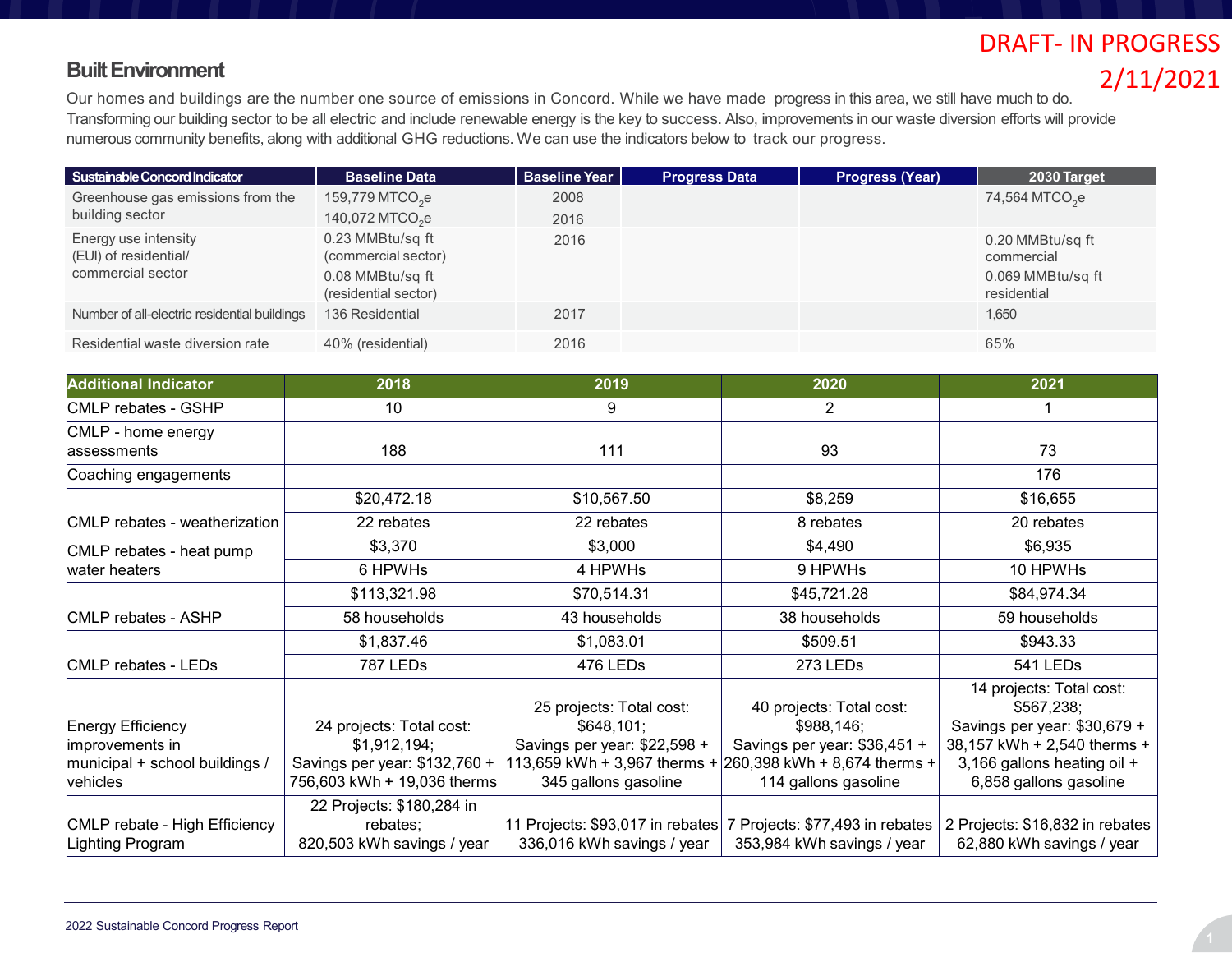#### **Built Environment Continued**

| <b>Additional Indicator</b>                | 2018 | 2019 | 2020 | 2021 |
|--------------------------------------------|------|------|------|------|
| MassSave - home energy assessments         | 146  | 231  | 99   | 204  |
| MassSave rebates - air sealing             |      | 80   | 39   | 79   |
| MassSave rebates - heating/cooling systems | 60   | 81   | 77   | 78   |
| MassSave rebates - insulation              |      | 75   | 38   | 73   |
| MassSave rebates - water heaters           | 38   |      | 115  | 31   |
| MassSave rebates - wireless thermostats    | 116  | 115  | 29   | 126  |

#### MassSave Rebates

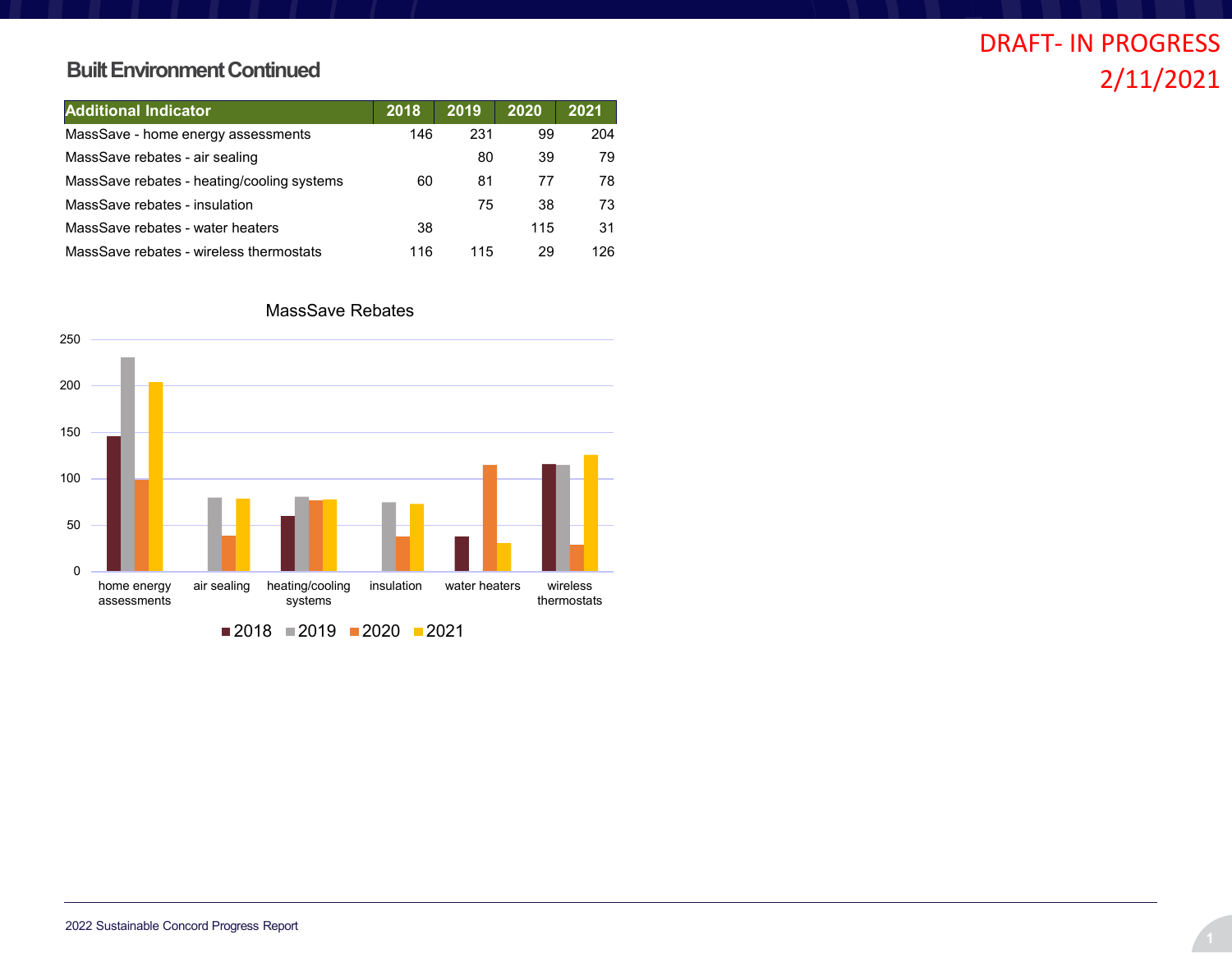## **Energy**

How we generate electricity is a huge determinant in Concord's ability to meet its climate action and resilience goals. With a municipal utility, we have an opportunity to accelerate the adoption of non-fossil fuel electricity generation and these indicators will help keep us on track. We can use the indicators below to track our progress.

| Indicator                                                                         | <b>Baseline Data</b>       | <b>Baseline Year</b> | <b>Progress Data</b> | <b>Progress (Year)</b> | 2030 Target  |
|-----------------------------------------------------------------------------------|----------------------------|----------------------|----------------------|------------------------|--------------|
| GHG Emissions from electricity generation                                         | 54,234 MTCO <sub>2</sub> e | 2016                 |                      |                        |              |
| Percent carbon-free electricity                                                   | 54%-58%                    | 2018                 | 79% (estimate)       | 2021                   | 100%         |
| Total MW capacity of residential renewable generation<br>installations in Concord | $3.53.1$ MW (DC)           | 2020                 | 3.4 MW               | 2021                   | 5.44 MW      |
| Number of homes with rooftop solar                                                | 358-361                    | 2020                 | 402                  | 2021                   | 558          |
| Number of homes with battery storage                                              | $9-8$                      | 2020                 | 10                   | 2021                   | 109          |
| Total MW capacity of solar generation on town property                            | 7.57 7.62 MW (DC)          | 2020                 | 7.62 MW (DC)         | 2021                   | <b>20 MW</b> |
| Total MWh capacity of battery storage on town property                            |                            | 2020                 |                      | 2021                   | 60MWh        |

| <b>Indicator</b>                                                                                                                 | 2018                                        | 2019 | 2020 | 2021 |
|----------------------------------------------------------------------------------------------------------------------------------|---------------------------------------------|------|------|------|
| Residential - Total Annual Electricity<br>Consumption (Sales - kWh / Year)                                                       | 74,436,879 69,096,296 73,004,784 73,788,163 |      |      |      |
| Commercial/Industrial - Total Annual<br>Electricity Consumption (Sales - kWh / Year) 98,253,615 95,175,212 88,399,696 94,398,877 |                                             |      |      |      |

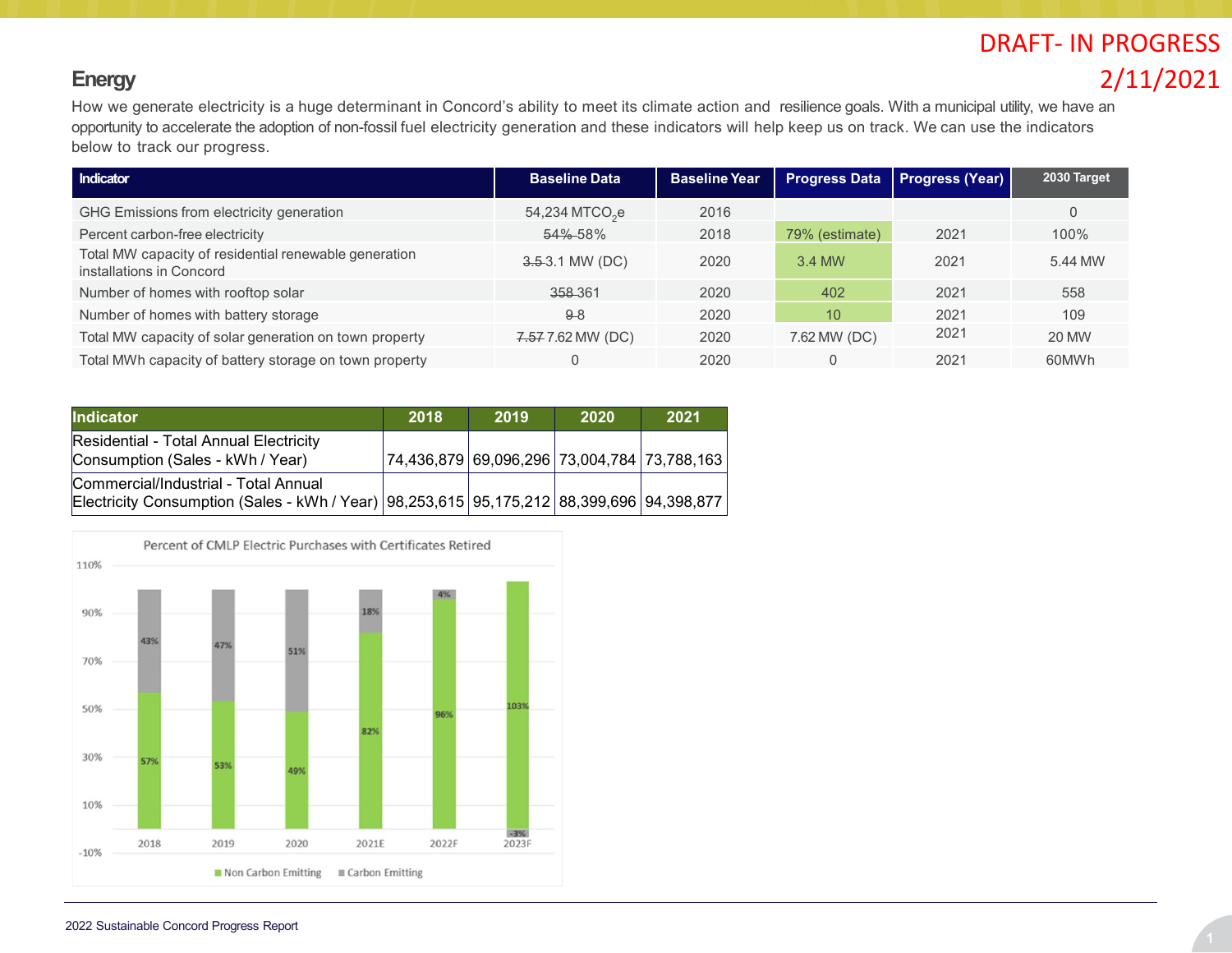#### **Mobility**

How we get around is the second highest source of emissions and represents a great opportunity for climate action. Our individual options and decisions on how we commute to work and get around town impact that. For those that can avoid driving alone to work, we encourage you to do so. For those that cannot, the shift to an electric vehicle will be essential for Concord to meet its GHG reduction targets. We can use the indicators below to track our progress.

| Indicator                                                                   |      | <b>Baseline Data</b>       | <b>Baseline Year</b> | <b>Progress Data</b> | <b>Progress (Year)</b> | 2030 Target                |
|-----------------------------------------------------------------------------|------|----------------------------|----------------------|----------------------|------------------------|----------------------------|
| Greenhouse gas emissions from the transportation sector                     |      | 84,754 MTCO <sub>2</sub> e | 2016                 |                      |                        | 46,500 MTCO <sub>2</sub> E |
| Number of registered electric vehicles (BEV & PHEV)                         |      | 425-392                    | 2020                 | Available in Mar/Apr | 2021                   | 7,920                      |
| Percent of commuters who take public transit to work                        |      | $8\% - 7.3\%$              | 2016                 | Available in March   | 2019                   | 16%                        |
| Percent of commuters who walk to work                                       |      | $5\%3.0\%$                 | 2016                 | Available in March   | 2019                   | 10%                        |
| Percent of commuters who bike to work                                       |      | $0.6\%$ 0.9%               | 2016                 | Available in March   | 2019                   | 2%                         |
| Percent of commuters who drive alone to work                                |      | <b>70% 69%</b>             | 2016                 | Available in March   | 2019                   | 50%                        |
| Community vehicle miles traveled (VMT) in non-electric vehicles<br>annually |      | 141.321.246                | 2016-2014            |                      |                        | 100,943,747                |
| Indicator                                                                   | 2018 | 2019                       | 2020                 | 2021                 |                        |                            |
| CMLP rebate - EV Level 2                                                    |      | 42                         | 20                   | 40                   |                        |                            |
| EV specialist engagements                                                   |      | 160                        | 68                   | 116                  |                        |                            |

| <b>MassEVIP Program 2021</b>               | <b>Amount</b> | <b>Number of Charging Stations</b>       |
|--------------------------------------------|---------------|------------------------------------------|
| Workplace and Fleet                        | \$50,000.00   | 4 Charging Stations (Private)            |
| Multi-Unit Dwelling and Campus<br>Charging | \$12,201.00   | 1 Charging Station (Private)             |
| <b>Fleets</b>                              | 7,500.00      | 1 Battery Electric Vehicle (Police Dept) |
| <b>Fleets</b>                              | 7,500.00      | 1 Battery Electric Vehicle (Police Dept) |

CMLP - Cumulative Enrollment in EV Miles 40 101 154 154 216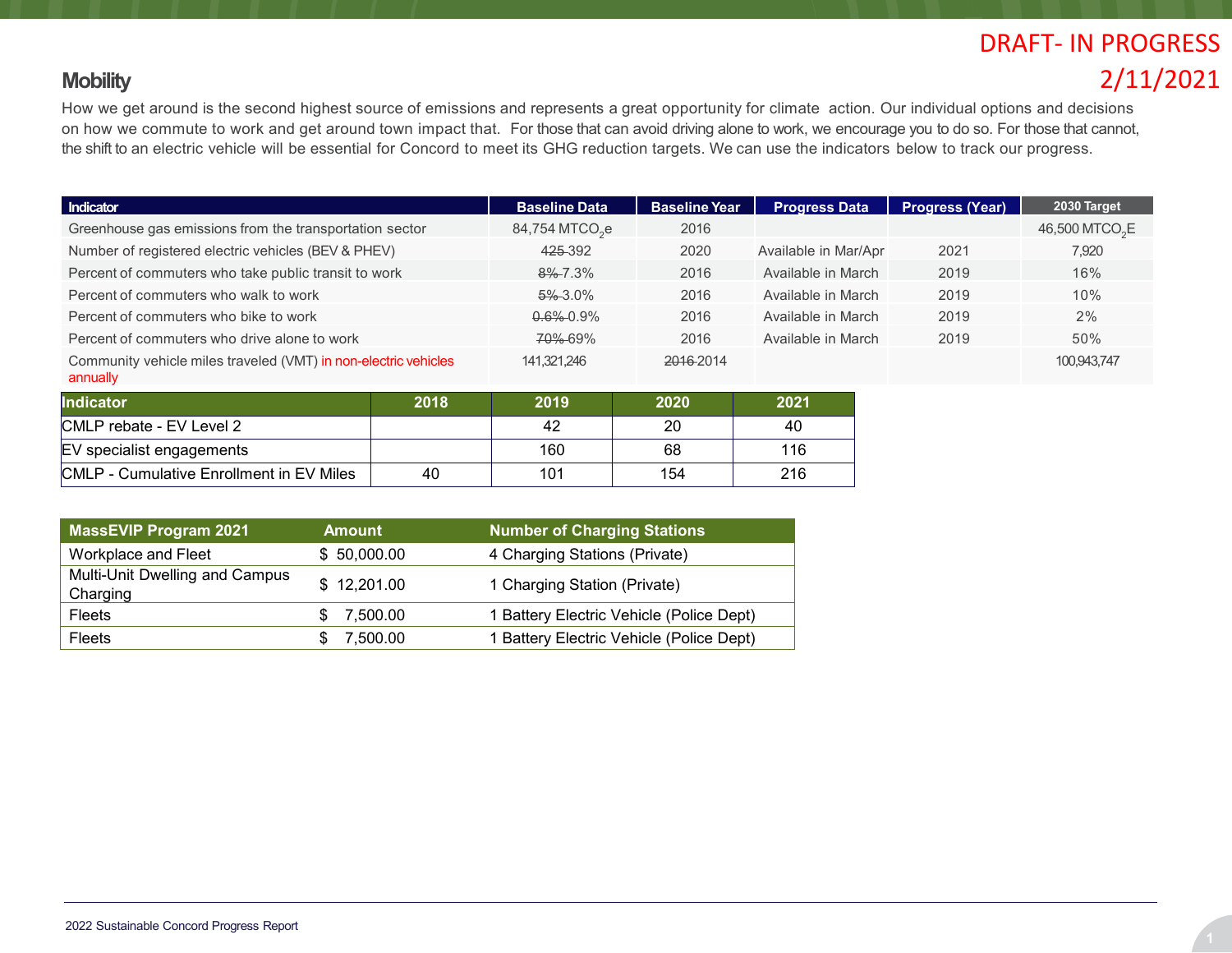#### **Natural Resources**

Concord is unique in already having a healthy and robust tree canopy, so much of the effort in this area will be to protect these existing natural assets and slowly expand them over time. Successful implementation of the priority actions will help to realize these targets. Residential water consumption is another area that needs to be addressed, Concord uses more than 10% more water per person per day than the Middlesex County average. While our proposed target may appear to be a small decrease, it represents an annual savings of nearly 10 million gallons of water. We can use the indicators below to track our progress.

| Indicator                                      | <b>Baseline Data</b> | <b>Baseline Year</b> | <b>Progress Data</b> | <b>Progress (Year)</b> | 2030 Target |
|------------------------------------------------|----------------------|----------------------|----------------------|------------------------|-------------|
| Residential per capita water consumption (gpd) | 66.5                 | 2020                 | 62                   | 2021                   | 65          |
| Percent tree canopy coverage                   | 58%                  | 2016                 |                      |                        | 60%         |
| Percent of public tree planting sites occupied | 90%                  | 2017                 |                      |                        | 95%         |
| Forest Management Plan created                 | No                   | 2020                 | No                   | 2021                   | Yes         |

| <b>Indicator</b>                                                  | 2018 | 2019 | 2020 | 2021 |
|-------------------------------------------------------------------|------|------|------|------|
| CPW rebates - high efficiency clothes washers                     |      |      |      |      |
| Miles of trail maintained                                         |      | 28   |      | ົດຕ  |
| New pollinator gardens                                            |      |      |      |      |
| Planted public shade trees, set-back plantings and cemetery trees |      |      | 122  | 103  |

#### **2021 Other Management Efforts**

- 3 pollinator gardens maintained
- 12 terrestrial invasive removal projects (492 hours; 26 truck loads removed)
- 5 water chestnut removal efforts (50 hours; 720 gallons removed)